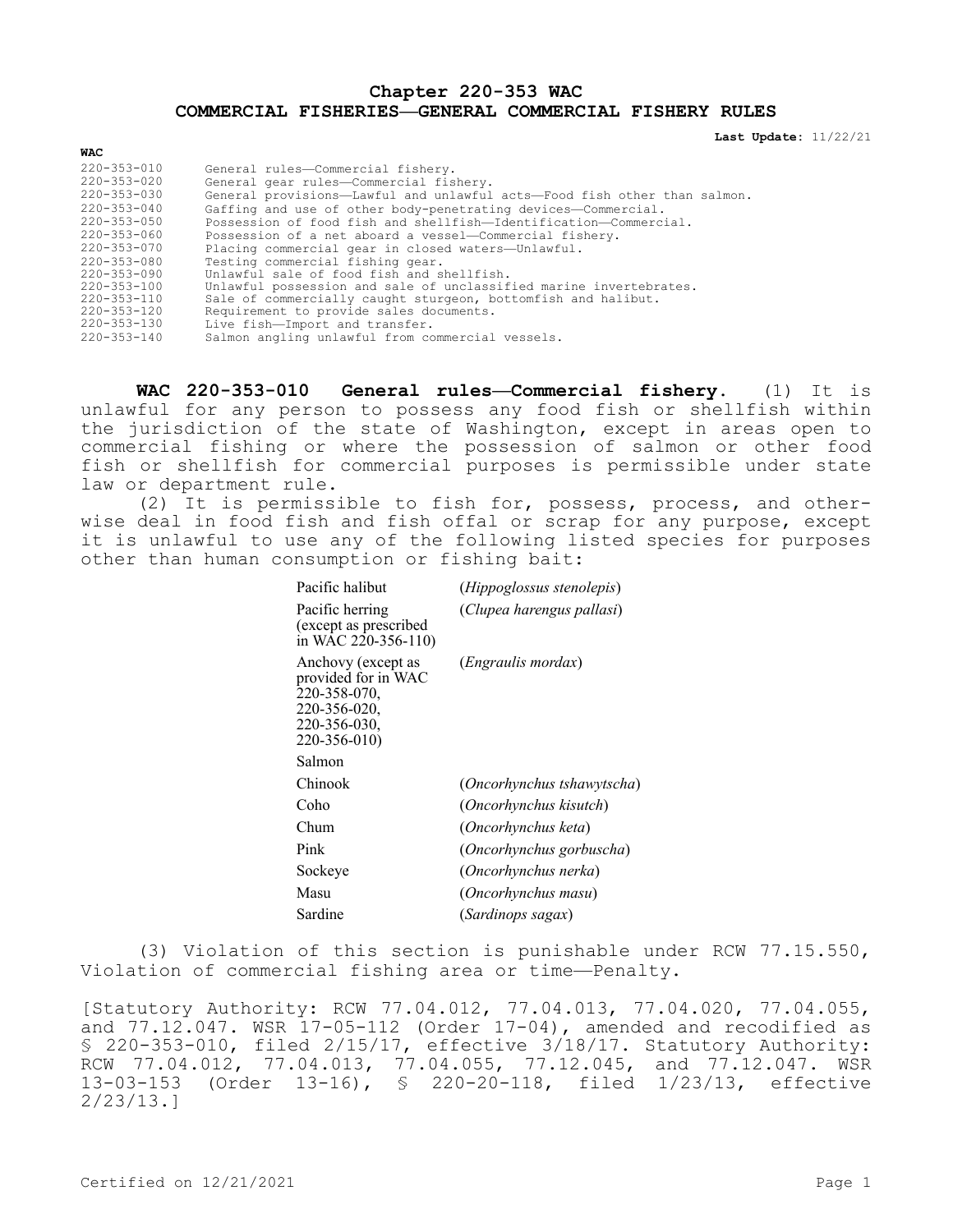**WAC 220-353-020 General gear rules—Commercial fishery.** (1)(a) Commercial shellfish pot, bottom fish pot, set line and set net gear must be marked with a buoy that bears the department approved and registered buoy brand issued to the license in a visible and legible manner. It is unlawful for the owner or operator of any commercial food fish or shellfish gear to leave the gear unattended in state or offshore waters unless the gear is marked. Violation of this subsection is punishable under RCW 77.15.520 or 77.15.522, depending on the circumstances of the violation.

(b) Exemptions may apply for commercial shellfish pot gear otherwise authorized for use by permit issued by the director.

(2) Violations of the following are punishable under 77.15.520, Commercial fishing—Unlawful gear or methods—Penalty:

(a) Buoys affixed to unattended commercial food fish or shellfish gear must be visible on the surface of the water except during strong tidal flow, extreme weather conditions, or as authorized by permit issued by the director.

(b) It is unlawful to operate any gill net unless there is a buoy, float, or other marker affixed within 5 feet of each end of the net and visible on the cork line. The buoy, float, or other marker must be labeled legibly and permanently with the name and gill-net license number of the owner of the net.

(c) It is unlawful to leave a gill net unattended at any time in the commercial salmon fishery.

(d) It is unlawful to allow salmon, sturgeon, or fish unlawful to retain that are entangled in commercial nets to pass through a power block or onto a power reel or drum.

(3) It is unlawful for any person who loses or abandons non-tribal commercial net fishing gear within the waters of the state to fail to:

(a) Contact the department of fish and wildlife within twentyfour hours of the loss, by phone at 855-542-3935, or online at http:// wdfw.wa.gov/fishing/derelict/; and

(b) Provide the following required information:

(i) Type of gear;

(ii) General location of the gear;

(iii) Latitude (if known) of the gear;

(iv) Longitude (if known) of the gear;

(v) Estimated water depth where the gear is located;

(vi) Date the gear was lost;

(vii) Time the gear was lost;

(viii) Name of gear's owner;

(ix) Telephone number of the gear's owner; and

(x) Email address (if available) of the gear's owner.

(c) Failing to report lost or abandoned nontribal commercial net gear under this subsection is an infraction under RCW 77.15.160.

[Statutory Authority: RCW 77.04.020, 77.12.045, and 77.12.047. WSR 21-24-031 (Order 21-259), § 220-353-020, filed 11/22/21, effective 1/1/22. Statutory Authority: RCW 77.04.012, 77.04.013, 77.04.020, 77.04.055, and 77.12.047. WSR 17-05-112 (Order 17-04), recodified as § 220-353-020, filed 2/15/17, effective 3/18/17. Statutory Authority: RCW 77.04.012, 77.04.013, 77.04.055, 77.12.045, and 77.12.047. WSR 13-03-153 (Order 13-16), § 220-20-119, filed 1/23/13, effective 2/23/13.]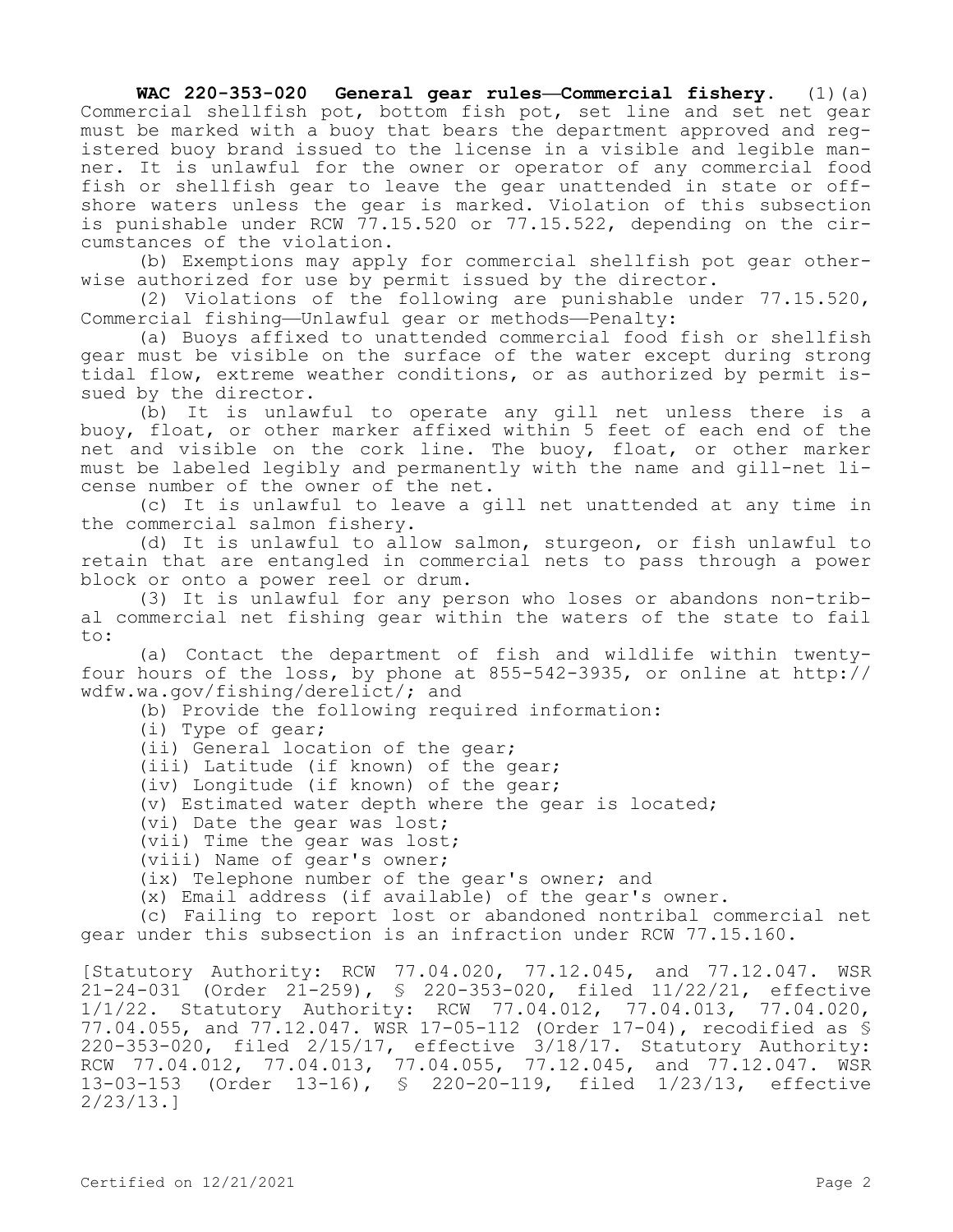**WAC 220-353-030 General provisions—Lawful and unlawful acts— Food fish other than salmon.** (1) It is unlawful to fish for or possess for commercial purposes any round, undressed sturgeon less than 43 inches in fork length or greater than 54 inches in fork length.

(2) It is unlawful to fish for, possess, or retain green sturgeon taken with commercial gear. Any green sturgeon taken with any type of commercial gear incidental to a lawful fishery shall immediately be returned to the water unharmed.

(3) It is unlawful to fish for or possess for commercial purposes or possess aboard a commercial fishing vessel for any purpose any species of halibut (Hippoglossus) unless permitted by the current regulations of the International Pacific Halibut Commission.

(4) It is unlawful to fish for or possess for commercial purposes sturgeon taken from any of the waters of Puget Sound or tributaries. Any sturgeon taken with any type of commercial gear incidental to a lawful fishery shall immediately be returned to the water unharmed.

(5) It is unlawful to fish for food fish for commercial purposes in the waters of Shilshole Bay, inland and inside a line projected in a southwesterly direction from Meadow Point to West Point.

(6) It is unlawful to fish for or possess for commercial purposes any starry flounder less than 14 inches in length taken by any commercial gear, in all Puget Sound Marine Fish-Shellfish Areas.

(7) It is unlawful to harvest herring eggs naturally deposited on marine vegetation or other substrate unless a person has a permit issued by the director.

(8) It is unlawful to fish for or possess carp taken for commercial purposes except as authorized by written permit from the director. However, carp taken incidental to a commercial fishery for other species may be retained for commercial purposes. Failure to comply with the provisions of the carp permit constitutes unlawful use of the carp commercial fishery license and may result in revocation of the carp permit.

(9) It is unlawful to fin sharks in Washington state waters, and it is unlawful to possess shark fins in the field unless the carcass of the shark is retained. However, once a commercially taken shark carcass has been delivered to a wholesale fish buyer, and the sale of the shark has been recorded on a fish receiving ticket, the shark fins need not be retained with the shark carcass.

[Statutory Authority: RCW 77.04.090, 77.04.130, 77.15.568, 77.08.010, 77.65.510, 77.65.515, and 77.65.520. WSR 17-22-100, § 220-353-030, filed 10/30/17, effective 1/1/18. Statutory Authority: RCW 77.04.012, 77.04.013, 77.04.020, 77.04.055, and 77.12.047. WSR 17-05-112 (Order 17-04), recodified as § 220-353-030, filed 2/15/17, effective 3/18/17. Statutory Authority: RCW 77.12.047 and 77.04.020. WSR 09-18-070 (Order 09-187), § 220-20-020, filed 8/28/09, effective 9/28/09. Statutory Authority: RCW 77.12.047. WSR 07-02-050 (Order 06-301), § 220-20-020, filed 12/27/06, effective 1/27/07; WSR 06-13-024 (Order 06-134), § 220-20-020, filed 6/13/06, effective 7/14/06; WSR 06-07-045 (Order 06-39), § 220-20-020, filed 3/9/06, effective 4/9/06; WSR 02-23-002 (Order 02-278), § 220-20-020, filed 11/6/02, effective 12/7/02; WSR 02-02-049 (Order 01-286), § 220-20-020, filed 12/27/01, effective 1/27/02; WSR 00-17-106 (Order 00-149), § 220-20-020, filed 8/16/00, effective 9/16/00. Statutory Authority: RCW 75.08.080. WSR 00-01-103 (Order 99-215), § 220-20-020, filed 12/16/99, effective 1/16/00; WSR 98-15-031 (Order 98-120), § 220-20-020, filed 7/7/98, effective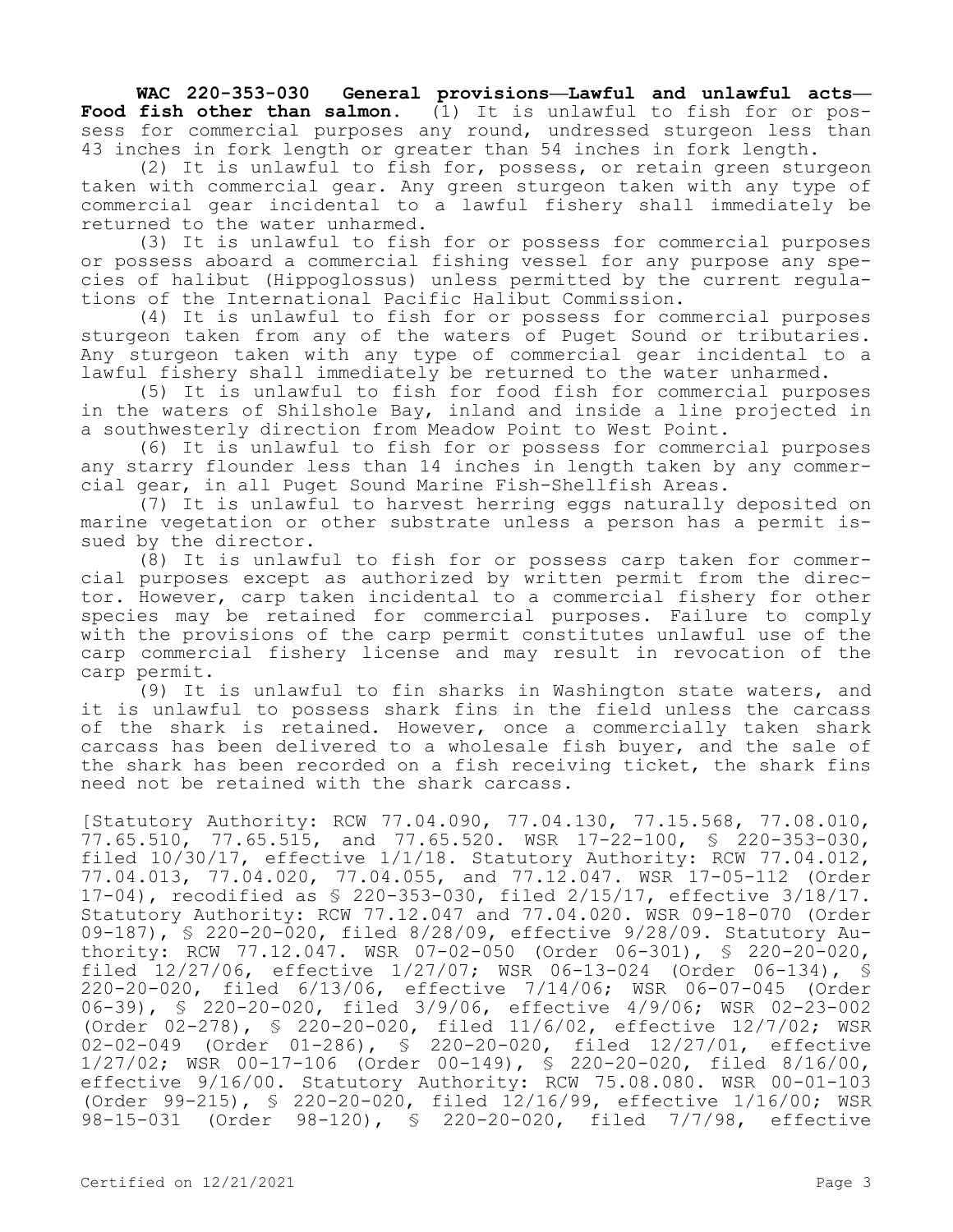8/7/98; WSR 97-07-043 (Order 97-51), § 220-20-020, filed 3/14/97, effective 4/14/97; WSR 95-23-020 (Order 95-166), § 220-20-020, filed 11/8/95, effective 12/9/95; WSR 93-14-042 (Order 93-54), § 220-20-020, filed 6/29/93, effective 7/30/93. Statutory Authority: RCW 75.08.080 and 75.28.245. WSR 90-07-003 (Order 90-17), § 220-20-020, filed 3/8/90, effective 4/8/90. Statutory Authority: RCW 75.08.080. WSR 90-06-045 (Order 90-15), § 220-20-020, filed 3/1/90, effective 4/1/90; WSR 80-09-072 (Order 80-69), § 220-20-020, filed 7/18/80; WSR 79-03-014 (Order 79-11), § 220-20-020, filed 2/15/79; Order 77-147, § 220-20-020, filed 12/16/77; Order 77-14, § 220-20-020, filed 4/15/77; Order 76-148, § 220-20-020, filed 12/2/76; Order 76-26, § 220-20-020, filed 4/20/76; Order 1193-A, § 220-20-020, filed 3/5/75; Order 1193, § 220-20-020, filed 3/4/75; Order 1143, § 220-20-020, filed 8/8/74; Order 1105, § 220-20-020, filed 12/28/73; Order 1057, § 220-20-020, filed 5/22/73; Order 1045, § 220-20-020, filed 3/8/73; Order 988, § 220-20-020, filed 4/28/72; Order 920, § 220-20-020, filed 5/13/71; Order 862, § 220-20-020, filed 4/16/70; Order 817, § 220-20-020, filed 5/29/69; Order 810, § 220-20-020, filed 4/17/69.]

**WAC 220-353-040 Gaffing and use of other body-penetrating devices—Commercial.** (1) It is unlawful to club, gaff, snag, snare, dip net, harass, spear, stone, or otherwise molest, injure, kill, destroy, or shoot with a firearm, crossbow, bow and arrow, or compressed air gun, any fish or shellfish or parts of fish or shellfish for commercial purposes, except: It is permissible to use a dip net, gaff, or club in the landing of food fish or shellfish. However, it is unlawful to use a fish pew, pitchfork, or any other instrument that penetrates the body of the fish or shellfish if the fish or shellfish will not be retained or are unlawful to possess.

(2) It is unlawful to possess fish or shellfish or parts of fish or shellfish taken using the unlawful methods described in subsection (1) of this section.

(3) It is unlawful under any circumstance to use a device that penetrates the body of a sturgeon whether the sturgeon is legal to retain or not.

(4) Violation of this section is a gross misdemeanor, punishable under RCW 77.15.520 Commercial fishing—Unlawful gear or methods—Penalty.

(5) It is unlawful to attempt acts that violate this section. Violation of this subsection is punishable under RCW 77.15.382, Unlawful recreational fishing in the second degree—Penalty.

[Statutory Authority: RCW 77.04.012, 77.04.013, 77.04.020, 77.04.055, and 77.12.047. WSR 17-05-112 (Order 17-04), recodified as § 220-353-040, filed 2/15/17, effective 3/18/17. Statutory Authority: RCW 77.04.012, 77.04.013, 77.04.055, 77.12.045, and 77.12.047. WSR 13-03-153 (Order 13-16), § 220-20-126, filed 1/23/13, effective 2/23/13.]

**WAC 220-353-050 Possession of food fish and shellfish—Identification—Commercial.** (1) It is unlawful to possess any food fish or shellfish in a condition where the species, length, weight, or sex cannot be determined if a species, species group or category, length, weight, or sex limit is prescribed for that species on a vessel engag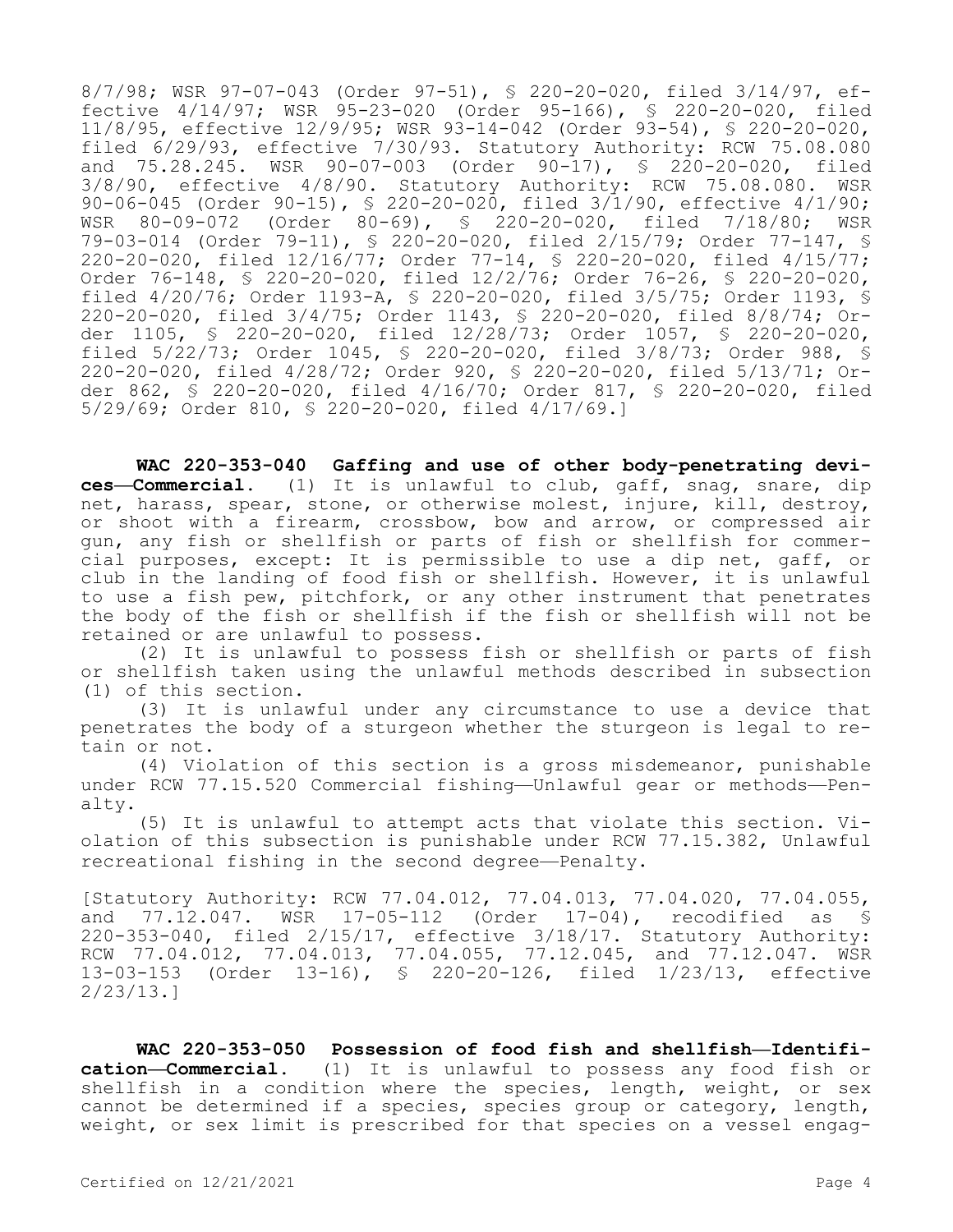ing in commercial fishing or that has commercially caught fish aboard, except:

(a) It is permissible to possess fish or shellfish legally taken for commercial purposes, landed, and properly accounted for on a completed fish receiving ticket;

(b) It is permissible to possess, transport through the waters of the state, or land dressed sablefish;

(c) It is permissible to possess, transport through the waters of the Pacific Ocean, or land dressed salmon caught during a legal commercial salmon troll fishery, provided that frozen dressed Chinook salmon are 21 1/2 inches or more in length and frozen dressed coho salmon are 12 inches or more in length, measured from the midpoint of the clavicle arch to the fork of the tail;

(d) It is permissible to possess, transport through the waters of the Pacific Ocean, or land dressed halibut if allowed by International Pacific Halibut Commission (IPHC) rules and such fish meet any IPHC size requirements so long as halibut is landed with the heads still attached; and

(e) It is permissible to possess, transport through the waters of the Pacific Ocean, or land dressed lingcod when taken during a lawful commercial fishery.

(2) Violation of this section is a gross misdemeanor under RCW 77.15.550, Violation of commercial fishing area or time—Penalty.

(3) "Dressed fish" is defined as provided in WAC 220-350-050.

[Statutory Authority: RCW 77.04.012, 77.04.013, 77.04.020, 77.04.055, and 77.12.047. WSR 17-05-112 (Order 17-04), amended and recodified as § 220-353-050, filed 2/15/17, effective 3/18/17. Statutory Authority: RCW 77.04.012, 77.04.013, 77.04.055, 77.12.045, and 77.12.047. WSR 13-03-153 (Order 13-16), § 220-20-121, filed 1/23/13, effective 2/23/13.]

**WAC 220-353-060 Possession of a net aboard a vessel—Commercial fishery.** (1) It is unlawful in any area to use, operate, or carry aboard a commercial fishing vessel a licensed net or combination of such nets, whether fished singly or separately, in excess of the maximum size or length permissible for a single net in that area, except as otherwise provided by department rule.

(2) Violation of this section is punishable under RCW 77.15.520, Commercial fishing—Unlawful gear or methods—Penalty.

[Statutory Authority: RCW 77.04.012, 77.04.013, 77.04.020, 77.04.055, and 77.12.047. WSR 17-05-112 (Order 17-04), recodified as § 220-353-060, filed 2/15/17, effective 3/18/17. Statutory Authority: RCW 77.04.012, 77.04.013, 77.04.055, 77.12.045, and 77.12.047. WSR 13-03-153 (Order 13-16), § 220-20-122, filed 1/23/13, effective 2/23/13.]

**WAC 220-353-070 Placing commercial gear in closed waters—Unlawful.** (1) It is unlawful to place any commercial food fish or shellfish gear in any waters closed to commercial fishing, except reef nets, brush weirs, or gear tested in accordance with WAC 220-353-080 and under department supervision.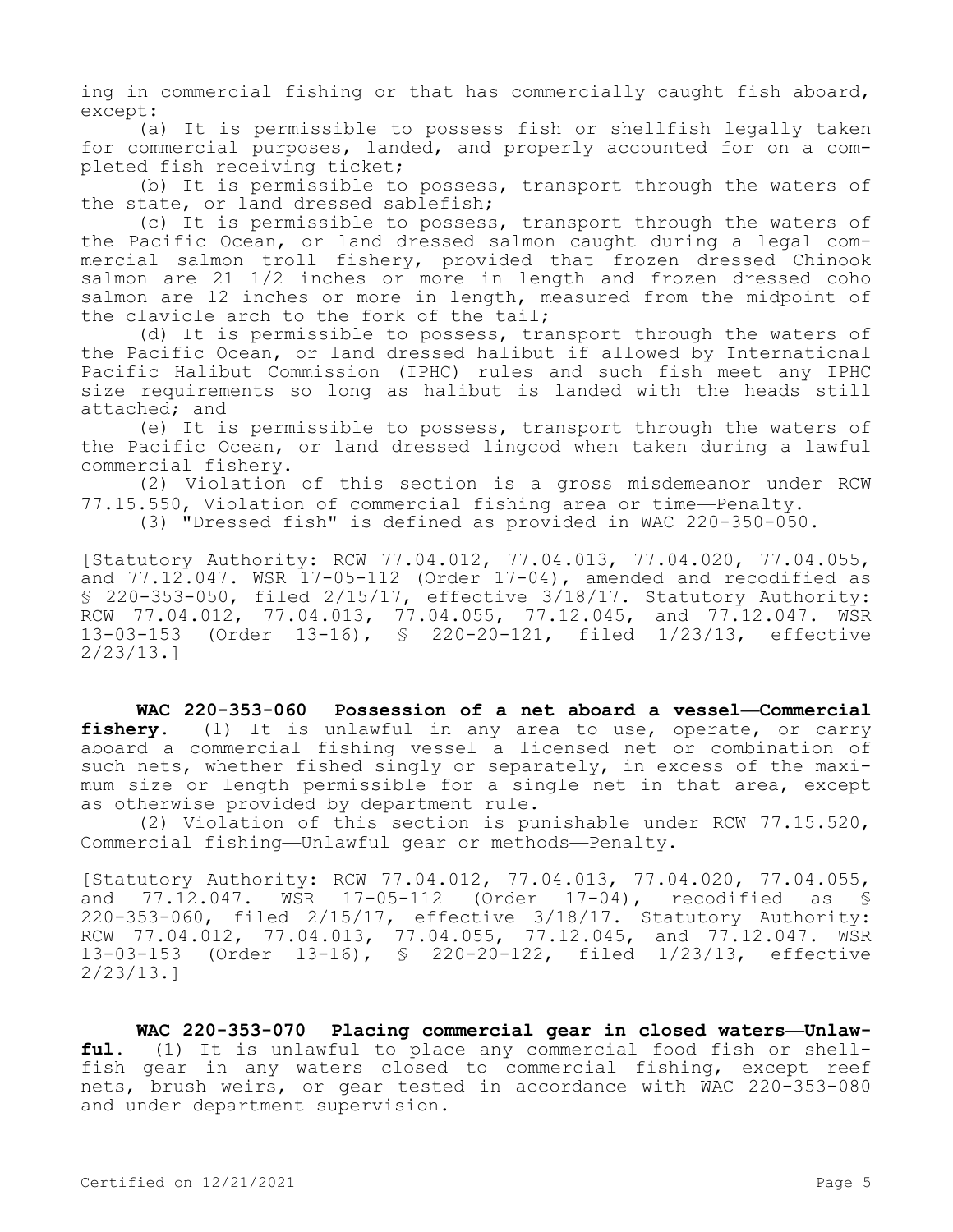(2) It is unlawful to take, fish for, or possess food fish with any type of commercial fishing gear in the waters of Carr Inlet north of north latitude 47°20', from August 15 through November 30, except as provided in chapter 220-354 WAC.

(3) Violation of this section is punishable under RCW 77.15.520 or 77.15.550.

[Statutory Authority: RCW 77.04.012, 77.04.013, 77.04.020, 77.04.055, and  $77.12.047$ . WSR  $17-05-112$  (Order  $17-04$ ), amended and recodified as § 220-353-070, filed 2/15/17, effective 3/18/17. Statutory Authority: RCW 77.04.012, 77.04.013, 77.04.055, 77.12.045, and 77.12.047. WSR<br>13-03-153 (Order 13-16), § 220-20-124, filed 1/23/13, effective 13-03-153 (Order 13-16), § 220-20-124, filed 1/23/13, effective 2/23/13.]

**WAC 220-353-080 Testing commercial fishing gear.** (1) It is unlawful to test commercial fishing gear, except as follows:

(a) Bellingham Bay - Inside and northerly of a line from Governor's Point to the south tip of Eliza Island to Point Frances, in waters 10 fathoms and deeper.

(b) Boundary Bay - North of a line from Birch Point to Point Roberts, and south of the international boundary, in waters 10 fathoms and deeper during times not under control of the Pacific Salmon Commission.

(c) San Juan Channel - Within a 1-mile radius of Point Caution during times not under control of the Pacific Salmon Commission.

(d) Port Angeles - Inside and westerly of a line projected from the east tip of Ediz Hook through buoy C "1" to the mainland.

(e) Port Gardner - Within a 2-mile radius of the entrance to Everett breakwater, in waters 10 fathoms and deeper.

(f) Central Puget Sound - Between lines from Meadow Point to Point Monroe, and Skiff Point to West Point, in waters 50 fathoms and deeper.

(g) East Pass - Between lines from Point Robinson true east to the mainland, and from Dash Point to Point Piner, in waters 50 fathoms and deeper.

(h) Port Townsend - Westerly of a line from the Coast Guard station in Port Townsend to Walan Point to Kala Point, in waters 10 fathoms and deeper.

(i) All tows or sets are limited to 20 minutes, exclusive of setting and retrieving time.

(j) All testing must only occur between 8:00 a.m. and 4:00 p.m.

(k) Cod ends of trawl nets must be left open, all hooks of set line gear must be unbaited, and no lures or baited hooks may be used with jig or troll gear.

(l) All incidentally caught fish and shellfish must be returned to the waters immediately. It is unlawful to retain fish or shellfish aboard the vessel at any time during a gear test operation.

(2) It is unlawful for any person conducting gear testing operations to fail to notify fish and wildlife enforcement in Olympia at 360-902-2936 prior to testing.

(3) Violation of this section is punishable under RCW 77.15.520, 77.15.550, or 77.15.580, depending on the circumstances of the violation.

[Statutory Authority: RCW 77.04.012, 77.04.013, 77.04.020, 77.04.055, and 77.12.047. WSR 17-05-112 (Order 17-04), recodified as §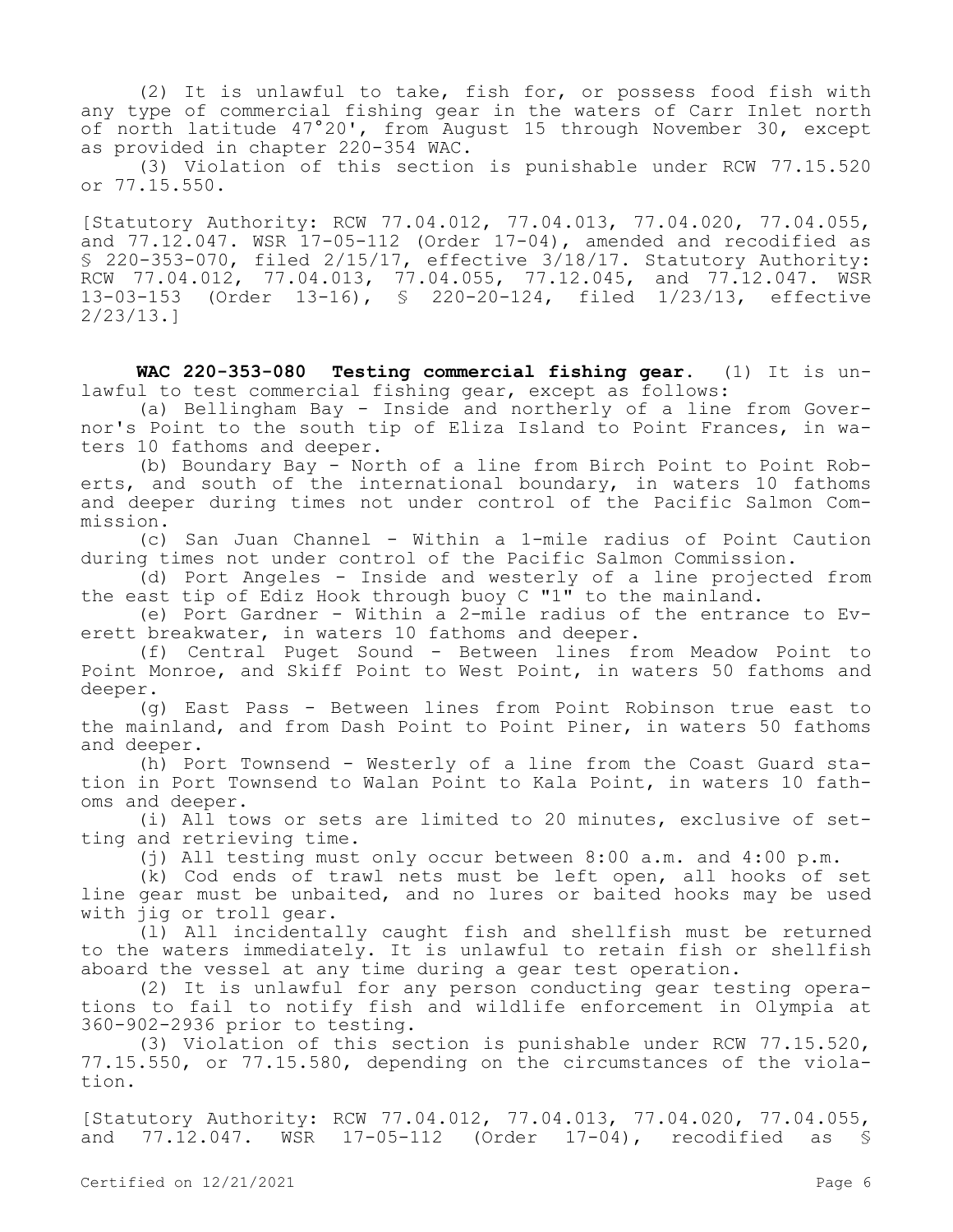220-353-080, filed 2/15/17, effective 3/18/17. Statutory Authority: RCW 77.04.012, 77.04.013, 77.04.055, 77.12.045, and 77.12.047. WSR 13-03-153 (Order 13-16), § 220-20-123, filed 1/23/13, effective 2/23/13.]

**WAC 220-353-090 Unlawful sale of food fish and shellfish.** In order to prevent the sale of food fish or shellfish taken under personal-use fishing regulations, it shall be unlawful to sell, or offer for sale or purchase, or offer to purchase, any food fish or shellfish unless taken with lawful commercial gear, in an area open to commercial fishing for that species, and the fisherman has in his possession at the time of sale a valid commercial fishing license.

[Statutory Authority: RCW 77.04.012, 77.04.013, 77.04.020, 77.04.055, and 77.12.047. WSR 17-05-112 (Order 17-04), recodified as \$ 220-353-090, filed 2/15/17, effective 3/18/17. Statutory Authority: RCW 75.08.080. WSR 81-02-053 (Order 81-3), § 220-20-012, filed 1/7/81; WSR 79-11-069 (Order 79-111), § 220-20-012, filed 10/18/79.]

**WAC 220-353-100 Unlawful possession and sale of unclassified marine invertebrates.** (1) It is unlawful to deliver krill taken for commercial purposes from state or offshore waters into Washington state, and it is unlawful to possess krill taken for commercial purposes. Violation of this subsection is punishable under RCW 77.15.240.

(2) It is unlawful to traffic in krill. Violation of this subsection is punishable under RCW 77.15.260.

[Statutory Authority: RCW 77.04.012, 77.04.013, 77.04.020, 77.04.055, and 77.12.047. WSR 17-05-112 (Order 17-04), amended and recodified as § 220-353-100, filed 2/15/17, effective 3/18/17. Statutory Authority: RCW 77.12.047. WSR 05-01-132 (Order 04-320), § 220-20-013, filed 12/16/04, effective 1/16/05.]

**WAC 220-353-110 Sale of commercially caught sturgeon, bottomfish and halibut.** (1) It is unlawful for any person while engaged in commercial fishing for sturgeon, bottomfish or halibut to:

(a) Keep sturgeon smaller or greater than the size limits provided for in WAC 220-353-030, keep more than one sturgeon for personal use, or keep more than the equivalent of one daily limit of sport caught bottomfish for personal use. Any lingcod to be retained for personal use taken east of the mouth of the Sekiu River must be greater than 26 inches in length and may not exceed 40 inches in length. All commercially taken sturgeon, bottomfish, and halibut retained for personal use must be recorded on fish receiving tickets.

(b) Sell any sturgeon, bottomfish, or halibut taken under such license to anyone other than a wholesale fish buyer within or outside the state of Washington may sell to individuals or corporations other than licensed fish dealers.

(c) Remove from the body cavity of the sturgeon any eggs or roe prior to the time the sturgeon is sold to a wholesale fish buyer.

(2) It is unlawful for any wholesale fish buyer to purchase or attempt to purchase sturgeon eggs from sturgeon taken by any person licensed to take sturgeon for commercial purposes under chapter 77.65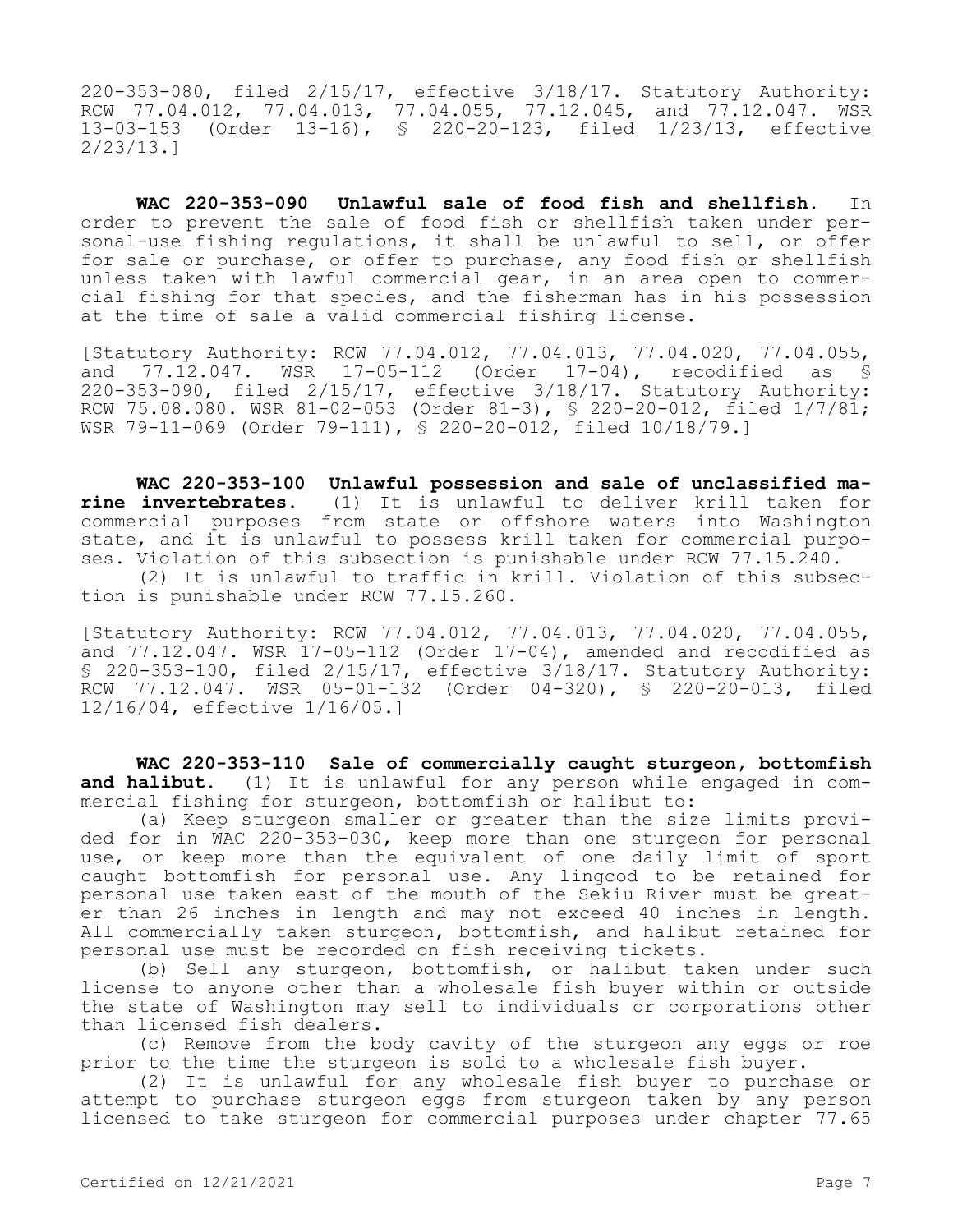RCW if the sturgeon eggs have been removed from the body cavity of the sturgeon prior to the sale of the sturgeon.

(3) It is unlawful to purchase, sell, barter or attempt to purchase, sell, or barter any sturgeon eggs taken from sturgeon caught in the Columbia River below Bonneville Dam.

(4) It is unlawful to remove either the head or tail from a sturgeon prior to the time the sturgeon is sold to a wholesale dealer licensed under RCW 77.65.280 and delivered to a fish processing plant.

[Statutory Authority: RCW 77.04.090, 77.04.130, 77.15.568, 77.08.010, 77.65.510, 77.65.515, and 77.65.520. WSR 17-22-100, § 220-353-110, filed 10/30/17, effective 1/1/18. Statutory Authority: RCW 77.04.012, 77.04.013, 77.04.020, 77.04.055, and 77.12.047. WSR 17-05-112 (Order 17-04), amended and recodified as § 220-353-110, filed 2/15/17, effective 3/18/17. Statutory Authority: RCW 77.12.047. WSR 07-21-128 (Order 07-266), § 220-20-021, filed 10/23/07, effective 11/23/07; WSR 07-04-030, § 220-20-021, filed 1/29/07, effective 3/1/07; WSR<br>06-05-094 (Order 06-24), § 220-20-021, filed 2/14/06, effective § 220-20-021, filed 2/14/06, effective 3/17/06. Statutory Authority: RCW 75.08.080. WSR 97-07-043 (Order 97-51), § 220-20-021, filed 3/14/97, effective 4/14/97; WSR 94-12-009 (Order 94-23), § 220-20-021, filed 5/19/94, effective 6/19/94; WSR 85-08-023 (Order 85-24), § 220-20-021, filed 4/1/85; WSR 82-17-040 (Order 82-105), § 220-20-021, filed 8/13/82.]

**WAC 220-353-120 Requirement to provide sales documents.** It is unlawful for anyone acting in the capacity of a wholesale fish buyer or limited fish seller to fail to submit for inspection any state of Washington fish receiving tickets or sales documents upon demand of a fish and wildlife officer. Violation of this section is a gross misdemeanor, punishable under RCW 77.15.640 (1)(d).

[Statutory Authority: RCW 77.04.090, 77.04.130, 77.15.568, 77.08.010, 77.65.510, 77.65.515, and 77.65.520. WSR 17-22-100, § 220-353-120, filed  $10/30/17$ , effective  $1/1/18$ . Statutory Authority: RCW 77.04.012, 77.04.013, 77.04.020, 77.04.055, and 77.12.047. WSR 17-05-112 (Order 17-04), recodified as § 220-353-120, filed 2/15/17, effective 3/18/17. Statutory Authority: RCW 77.12.047 and 77.04.020. WSR 08-21-019 (Order 08-260), § 220-20-019, filed 10/6/08, effective 11/6/08. Statutory Authority: RCW 75.08.080. WSR 82-17-040 (Order 82-105), § 220-20-019, filed 8/13/82.]

**WAC 220-353-130 Live fish—Import and transfer.** (1) It is unlawful for any person, group, corporation, association, or government entity to import into, transport, transfer, sell, or possess within the state of Washington live fish and/or the viable sexual products of fish without first obtaining a permit to do so from the director. The only exceptions to the permit requirement are for aquarium fish, game fish, indigenous marine baitfish, indigenous hagfish species and mosquito fish (genus *Gambusia*). The exception for mosquito fish applies only when used by agencies authorized by chapter 17.28 RCW. The permit must accompany the fish and/or sexual products at all times within the state of Washington and must be presented to department employees on demand.